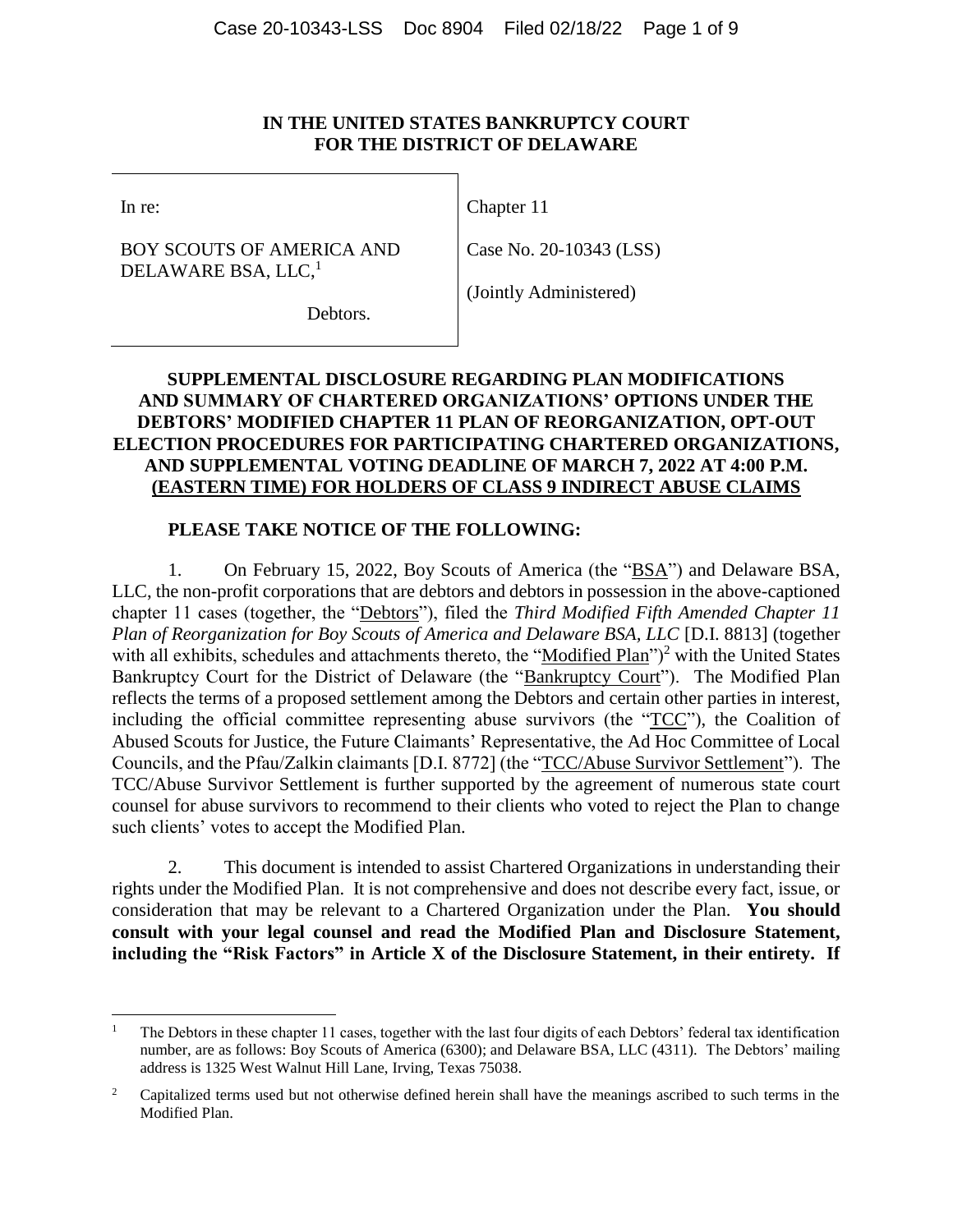### **there are inconsistencies between this document and the terms of the Modified Plan, the Modified Plan governs.**

- 3. This document contains the following:
	- (a) Summary of the terms of the Modified Plan and the three options under the Modified Plan for Chartered Organizations.
	- (b) Instructions and deadlines regarding submitting supplemental objections to the Modified Plan and voting on the Modified Plan, for those parties that filed Proofs of Claim and/or previously voted on the Plan, and that would like to change their vote.
	- (c) An opt-out election form, which a Chartered Organization may use to "optout" of becoming a "Participating Chartered Organization" under the Modified Plan (Option #3 described below). **Please read this document, the Disclosure Statement, and the Modified Plan before you decide whether to complete the opt-out election**.

## **SUMMARY OF MODIFIED PLAN CHANGES**

Under the September 30, 2021 version of the Plan and the Modified Plan, the third party releases of Chartered Organizations are substantially the same. At the time, the only Settling Insurance Company was Hartford and the only Contributing Chartered Organization was TCJC. The Modified Plan now includes settlements with several additional insurance companies, the United Methodist Entities, the TCC, and many state court counsel.

As a result of these settlements, the insurance assignments and Channeling Injunctions in the Modified Plan now include that (i) in exchange for a broader Channeling Injunction, Participating Chartered Organizations must assign their independent insurance issued by Settling Insurance Companies covering Abuse Claims, but only to the extent such claims relate to Scouting, and (ii) the Channeling Injunction for Opt-Out Chartered Organizations will apply to Abuse Claims covered by Settling Insurance Companies, and in addition will apply to Abuse Claims covered by Settling Insurance Companies under insurance policies issued to Chartered Organizations.

Under the December 18, 2021 version of the Plan, certain supplemental contributions from the Local Councils and the BSA entitled certain Chartered Organizations to potential protections against all Scouting-related Abuse Claims as Contributing Chartered Organizations/Protected Parties under the Channeling Injunction. These additional contributions are now being treated as consideration for the proposed extension of the preliminary injunction for Limited Protected Parties following the Effective Date of the Modified Plan for twelve months, subject to potential extension. Chartered Organizations will be required to make a separate monetary contribution in order to become Contributing Chartered Organizations under the Modified Plan, as set forth below.

The Modified Plan continues to provide a framework for the comprehensive resolution for historical Scouting-related Abuse Claims against the BSA and the Local Councils, and certain claims against Chartered Organizations, similar to what was included in the solicitation version of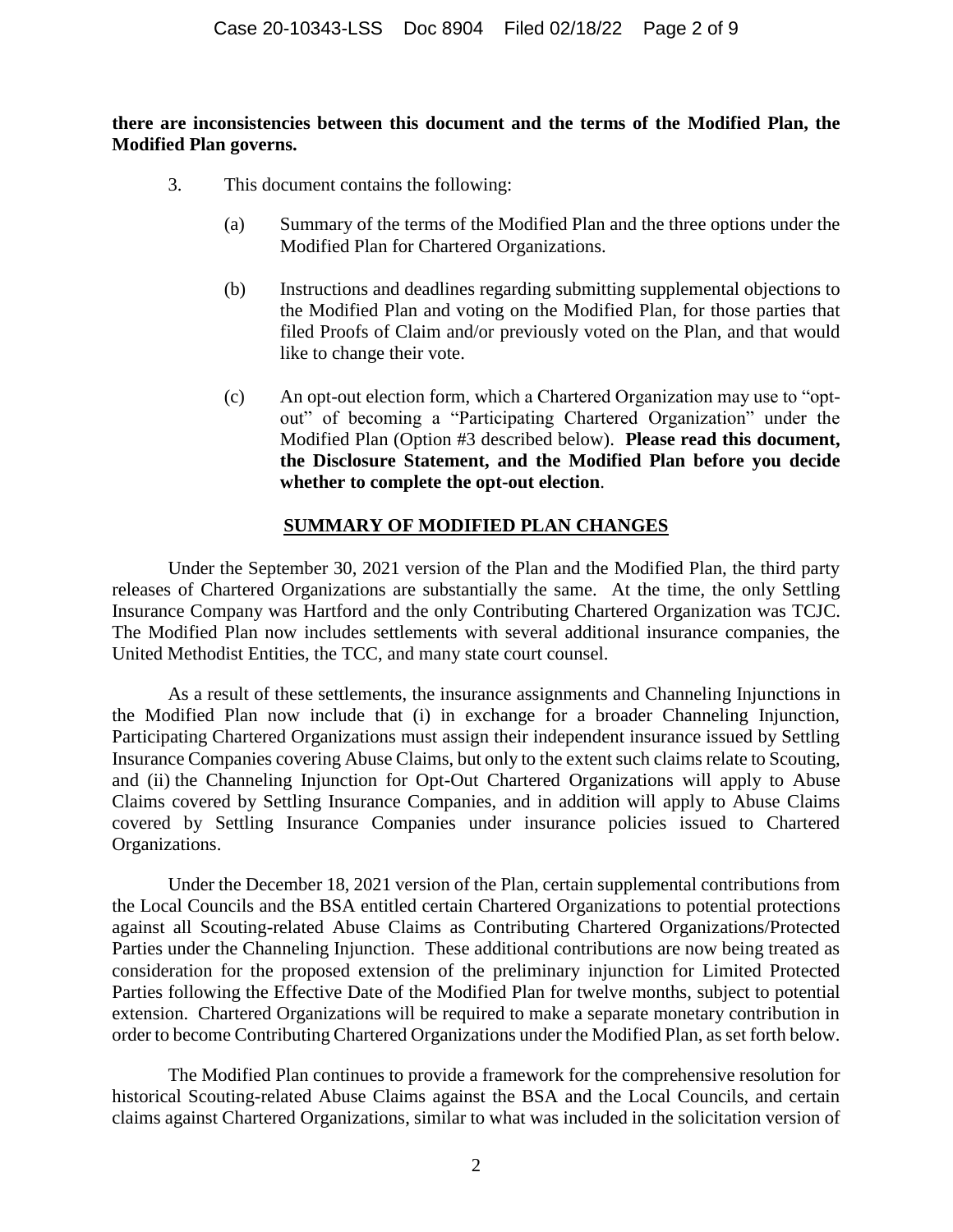the prior Plan. The following is a summary of changes to the Modified Plan. Please review the Modified Plan for a full and complete description of its terms and your options and rights thereunder.

- The Modified Plan contains clarifications to certain Plan terms, such as the definition of "Abuse Claim." A redline of the "Abuse Claims" definition that shows the changes made to this definition in the Modified Plan and that includes the new "Mixed Claims" defined term is attached hereto as **Exhibit A**. The changes made to the definitions clarify that Claims unrelated to Scouting fall outside the scope of an "Abuse Claim" for purposes of the Plan, including the Channeling Injunction and releases. A "Mixed Claim" is a claim that makes allegations of Abuse related to or arising from Scouting as well as Abuse unrelated to or not arising from Scouting. Any portion of a Mixed Claim that is unrelated to Scouting will not be treated as an "Abuse Claim" under the Modified Plan.
- Under the Modified Plan, the BSA will implement changes to further strengthen its Youth Protection procedures in all Scouting programs. The BSA's Youth Protection program changes, include, among others: (1) hiring a Youth Protection executive with extensive experience in prevention of childhood abuse, (2) formation of a Youth Protection Committee composed of abuse survivors, the BSA, Local Councils, and Chartered Organizations, and (3) a review and update of existing policies (e.g., background checks). The BSA will also appoint a survivor to serve on the National Executive Board of the BSA, and has recommended that a survivor be added to serve on their local council boards.
- The Modified Plan also incorporates the compromise and settlement of all claims and disputes the Debtors have, or may have, against the Tort Claimants' Committee and its Representatives, including Pachulski Stang Ziehl & Jones LLP ("PSZJ"), regarding the alleged improper transmittal of communications from Timothy Kosnoff, Esq. by PSZJ to thousands of survivors from the TCC's email address, many of whom were not clients of Mr. Kosnoff, and related actions. Upon the Effective Date (a) the TCC and its professionals shall be Exculpated Parties herein and (b) PSZJ shall (i) make a cash contribution of \$1,250,000 to the Reorganized BSA to be reserved for the Youth Protection Program and (ii) write off \$750,000 of PSZJ's fees. This modification does not impact PSZJ's statutory obligations with respect to its fees, and parties' rights related thereto.
- Class 10 is composed solely of the equity interest in Delaware BSA, a wholly-owned subsidiary of the BSA. The Modified Plan was revised to treat the BSA's equity interest in Delaware BSA as unimpaired and reinstates this equity interest to the BSA on the Effective Date. This modification provides greater optionality for the timing of the dissolution of this entity. The Debtors believe this modification is immaterial to and has no effect on claimant recoveries.
- Under the Modified Plan, the Settlement Trust and holders of Direct Abuse Claims are authorized pursuant to Bankruptcy Rule 2004 and/or other applicable discovery rules to obtain information from Participating and Opt-Out Chartered Organizations as set forth in the Document Appendix (*see* D.I. 8815, Ex. D-1, for more information about document sharing between Participating and Opt-Out Chartered Organizations and the Settlement Trust). For the avoidance of doubt, the authorization of any discovery request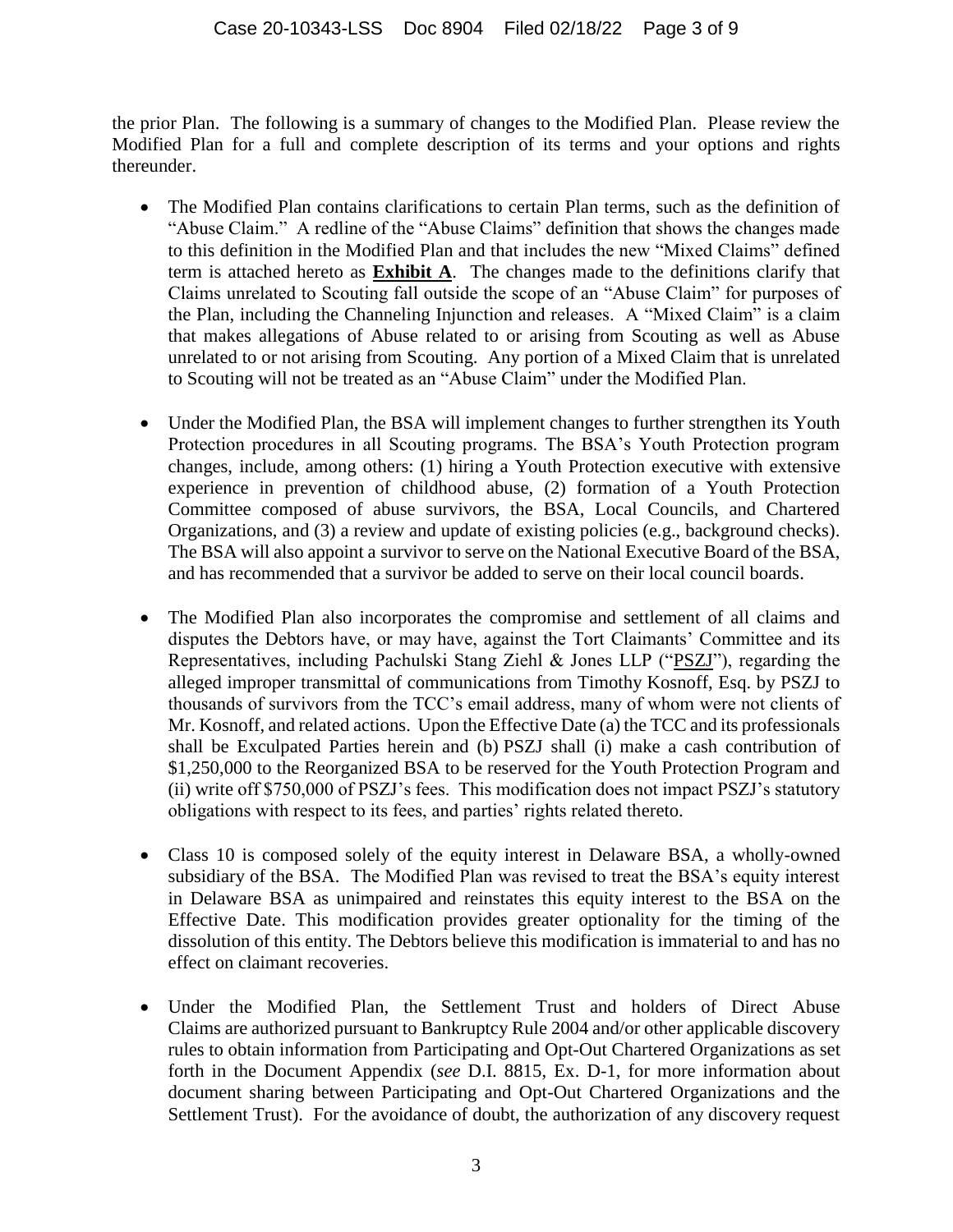pursuant to this provision shall not be construed to deprive the recipient of such discovery request of any applicable privilege or immunity from discovery. The Settlement Trust and holders of Direct Abuse Claims shall be able to take whatever steps are necessary to enforce such discovery obligations of Participating and Opt-Out Chartered Organizations pursuant to Bankruptcy Rule 2004, Civil Rule 45, other court resolution processes, and under bankruptcy law and applicable non-bankruptcy law.

## **SUMMARY OF OPTIONS FOR CHARTERED ORGANIZATIONS UNDER MODIFIED PLAN**

In addition, there are three options for Chartered Organizations under the Modified Plan, which are summarized below. Depending on the option a Chartered Organization chooses, the following may be affected: (i) the amount of protection a Chartered Organization may receive from Abuse Claims asserted against the Chartered Organization; (ii) the scope of the releases that a Chartered Organization provides to various parties, including Settling Insurance Companies; and (iii) how a Chartered Organization's Indirect Abuse Claims, if any, are addressed. Here is a summary of these three options:

*Option #1 – Participating Chartered Organization/Limited Protected Party*: Unless a Chartered Organization affirmatively chooses Option #2 or Option #3 below (including by objecting to the Modified Plan), the Modified Plan will deem the Chartered Organizations to be a Participating Chartered Organization. The Modified Plan provides:

a. **Protection from Direct Abuse Claims**: All 1976-forward Abuse Claims against Participating Chartered Organizations will be channeled to the Settlement Trust and abuse survivors will release the Participating Chartered Organizations for such claims. Additionally, all pre-1976 Abuse Claims against Participating Chartered Organizations for which there is insurance issued by a Settling Insurance Company<sup>3</sup> will also be channeled to the Settlement Trust and abuse survivors will release Chartered Organizations for such claims. Abuse survivors will not be able to assert Scoutingrelated Abuse Claims that are channeled to the Settlement Trust directly against Participating Chartered Organizations. This does not impact claims against Participating Chartered Organizations that are unrelated to Scouting.

The Modified Plan also provides that all Participating Chartered Organizations will receive the protection of a twelve-month injunction from prosecution of Abuse Claims beginning on the Effective Date (subject to further extension) to afford Participating Chartered Organizations an opportunity to negotiate an appropriate contribution with the Settlement Trust to become a Contributing Chartered Organization.

b. **BSA and Local Council Insurance**: In exchange for all 1976-forward Abuse Claims against the Participating Chartered Organizations being channeled to the Settlement Trust and abuse survivors releasing the Participating Chartered Organizations for such claims, the Participating Chartered Organizations will voluntarily release their rights to any insurance policies issued to the BSA or Local Councils by the Settling Insurance

 $\overline{a}$ 

The Settling Insurance Companies under the Plan, at present, include Century and the Chubb Companies, Hartford, the Hartford Protected Parties, the Zurich Insurers, the Zurich Affiliated Insurers and Clarendon.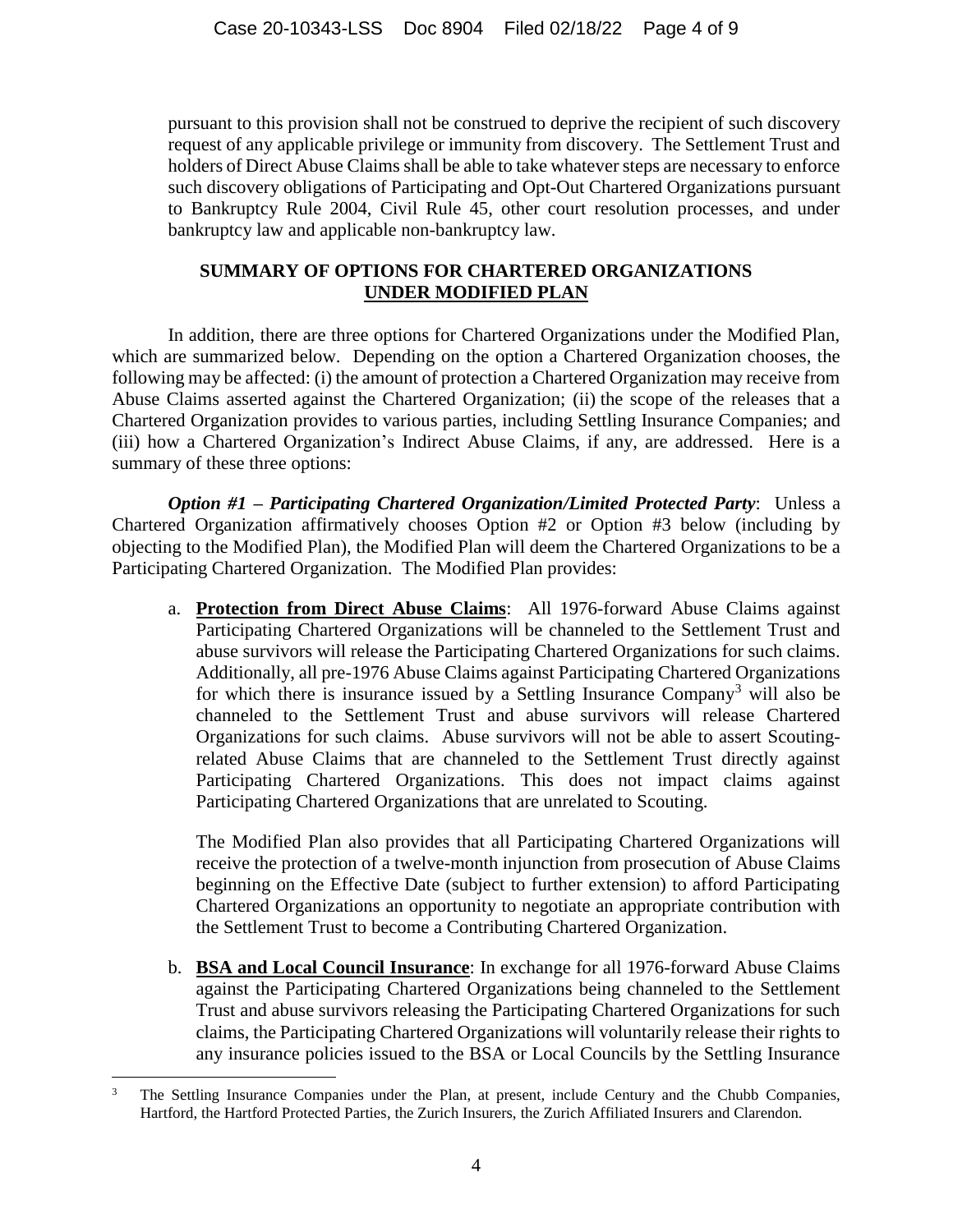Companies, and the Modified Plan may assign or otherwise provide for the Settlement Trust to sell those policies back to the Settling Insurance Companies.<sup>4</sup> Similarly, because all Abuse Claims (pre- and post-1976) covered by policies issued by a Settling Insurance Company will be channeled to the Settlement Trust, Participating Chartered Organizations will release any rights to coverage under any insurance policies issued by a Settling Insurance Company for such Abuse Claims. Otherwise, Participating Chartered Organizations will retain whatever rights they previously had (to the extent such rights exist) in all pre-1976 BSA and Local Council insurance policies. Participating Chartered Organizations must also assign, among other things, any causes of action against non-settling insurance companies related to Abuse Claims that first occurred on or after January 1, 1976.

- c. **Chartered Organization Insurance**: Abuse Claims against Participating Chartered Organizations will be released and channeled to the Settlement Trust if a Settling Insurance Company issued a liability policy (other than an automobile policy or director's and officer's policy) that does not specifically exclude abuse or molestation to a Participating Chartered Organization, and a claimant alleges abuse during the period of that policy. In exchange for the benefits of this release and Channeling Injunction, Participating Chartered Organizations will voluntarily release the Settling Insurance Companies from these Abuse Claims. Participating Chartered Organizations retain all rights for abuse claims unrelated to Scouting under policies issued by Settling Insurance Companies. Participating Chartered Organizations retain all rights for any claims (both related and unrelated to Scouting) under independent insurance policies issued by non-settling insurance companies.
- d. **Indirect Abuse Claims**: In exchange for the protections of the channeling injunction, all Indirect Abuse Claims are voluntarily waived.

*Option #2 – Contributing Chartered Organization/Protected Party*: TCJC and United Methodist Entities have made, in the Debtors' opinion, a substantial contribution and are currently being treated as Contributing Chartered Organizations under the Modified Plan. All other Chartered Organizations may negotiate with the BSA and abuse claimant representatives (or the Settlement Trustee after the Effective Date of the Modified Plan) to make a substantial monetary contribution to the Settlement Trust and become Contributing Chartered Organizations under the Modified Plan. If they do so, they will receive the following protections from Scouting-related Abuse Claims:

- a. **Protection from Direct Abuse Claims**: All Abuse Claims against a Contributing Chartered Organization will be channeled to the Settlement Trust. The Contributing Chartered Organization will also be released from all Abuse Claims. Claims that are unrelated to Scouting will not be channeled or released.
- b. **Insurance**: In exchange for Abuse Claims being released and channeled to the Settlement Trust, Contributing Chartered Organizations will voluntarily release their rights to any insurance policies issued to the BSA or the Local Councils, and the

 $\overline{a}$ <sup>4</sup> As a result, to the extent the Participating Chartered Organizations do not have their own insurance coverage for such claims, they may have to incur defense costs to enforce the release and Channeling Injunction.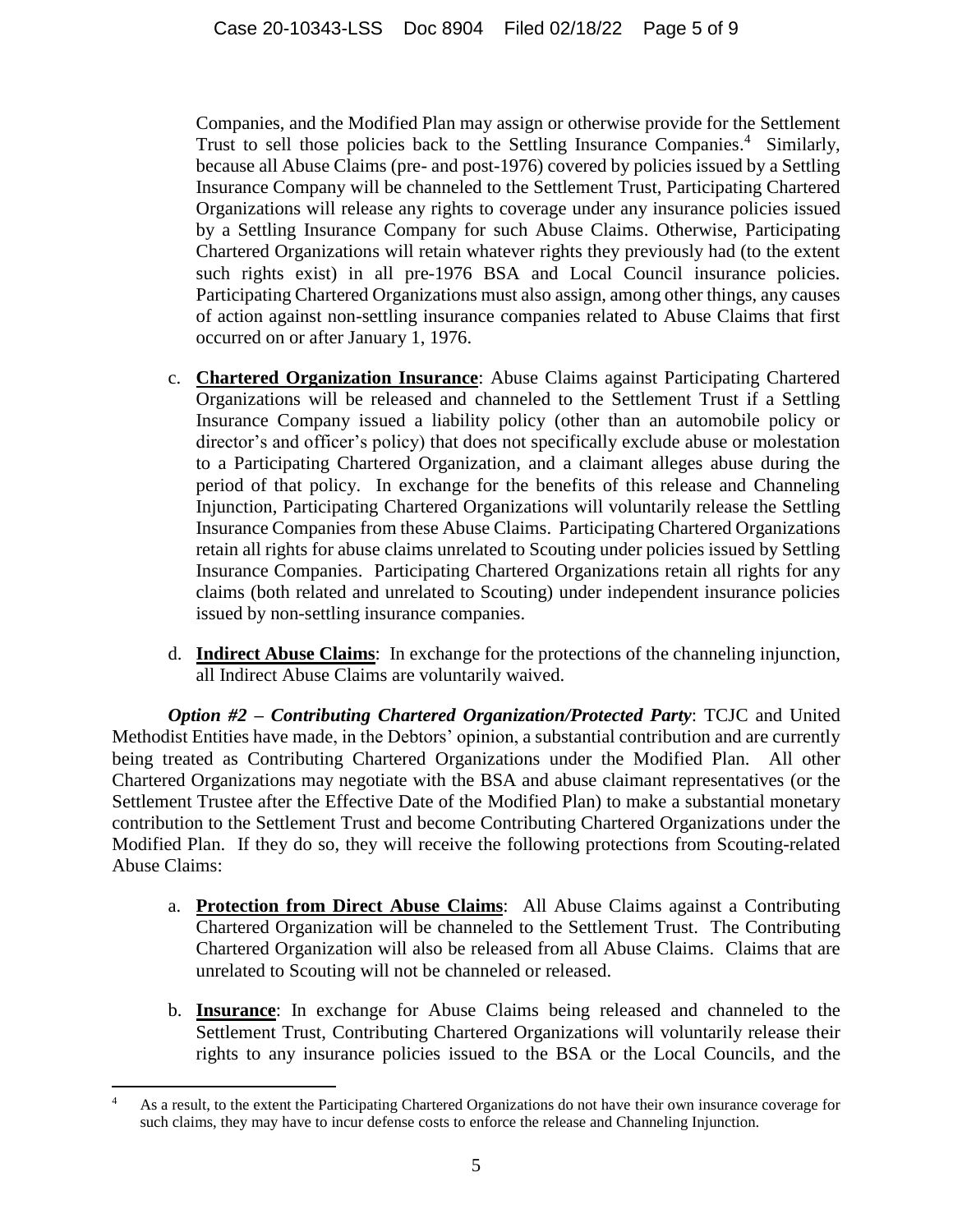Modified Plan may assign or otherwise provide for the Settlement Trust to access such insurance rights. Likewise, Contributing Chartered Organizations will release their rights to any insurance policies issued by Settling Insurance Companies with respect to coverage for Abuse Claims. Contributing Chartered Organizations' rights under insurance policies issued to them directly are preserved for claims unrelated to Scouting.

c. **Indirect Abuse Claims**: In exchange for the protections of the channeling injunction, all Indirect Abuse Claims are voluntarily waived.

*Option #3* – *Opt Out*: Chartered Organizations can "opt out" from Option #1 by objecting to the Modified Plan, including by being a member of an ad-hoc group or committee that objects to the Modified Plan, or following the instructions provided below this summary. **By doing so, an Opt-Out Chartered Organization will forfeit the benefits of the releases and injunctions that are automatically provided to Participating Chartered Organizations as follows:**

- a. **Protection from Direct Abuse Claims**: Opt-Out Chartered Organizations will remain liable for all Abuse Claims regardless of whether such Abuse Claims arose before or after January 1, 1976; provided, however, Abuse Claims against Opt-Out Chartered Organizations will be channeled to the Settlement Trust if a Settling Insurance Company issued a liability policy (other than an automobile policy or director's and officer's policy) that does not specifically exclude abuse or molestation (i) to the BSA or a Local Council that includes the Opt-Out Chartered Organization, or (ii) directly to the Opt-Out Chartered Organization for the period that a claimant alleges to have been abused. To allow Opt-Out Chartered Organizations to determine the non-settled insurance coverage available, the Debtors are providing information reflecting the post-1976 settled and non-settled BSA insurance policies and Local Council insurance policies, each of which include coverage to Opt-Out Chartered Organizations for Abuse Claims, at https://omniagentsolutions.com/bsa-ballots. **The Debtors' insurance expert shall hold an information session for all interested Chartered Organizations to discuss post-1976 BSA and Local Councils insurance on February 24, 2022 at 2:00 p.m. (Eastern Time) via videoconference at** [https://whitecase.zoom.us/j/97250539348?pwd=VXNlQ3pkVzZtMXl5WjFYSmltam](https://whitecase.zoom.us/j/97250539348?pwd=VXNlQ3pkVzZtMXl5WjFYSmltamx3UT09) [x3UT09](https://whitecase.zoom.us/j/97250539348?pwd=VXNlQ3pkVzZtMXl5WjFYSmltamx3UT09) (Meeting ID: 972 5053 9348, Passcode: 397772).
- b. **Insurance**: Opt-Out Chartered Organizations will retain rights in BSA and Local Council insurance policies except for any rights in insurance policies issued by any Settling Insurance Company, which policies are being sold back to the Settling Insurance Companies. **Opt-Out Chartered Organizations (and Settling Insurance Companies) are not releasing any rights under any insurance policies issued directly to Opt-Out Chartered Organizations. However, all parties may enforce and rely upon the release and channeling of Abuse Claims against the Chartered Organizations otherwise provided in the Modified Plan.**
- c. **Indirect Abuse Claims**: All Indirect Abuse Claims, including against the Debtors and the Local Councils, will be preserved and channeled to the Settlement Trust.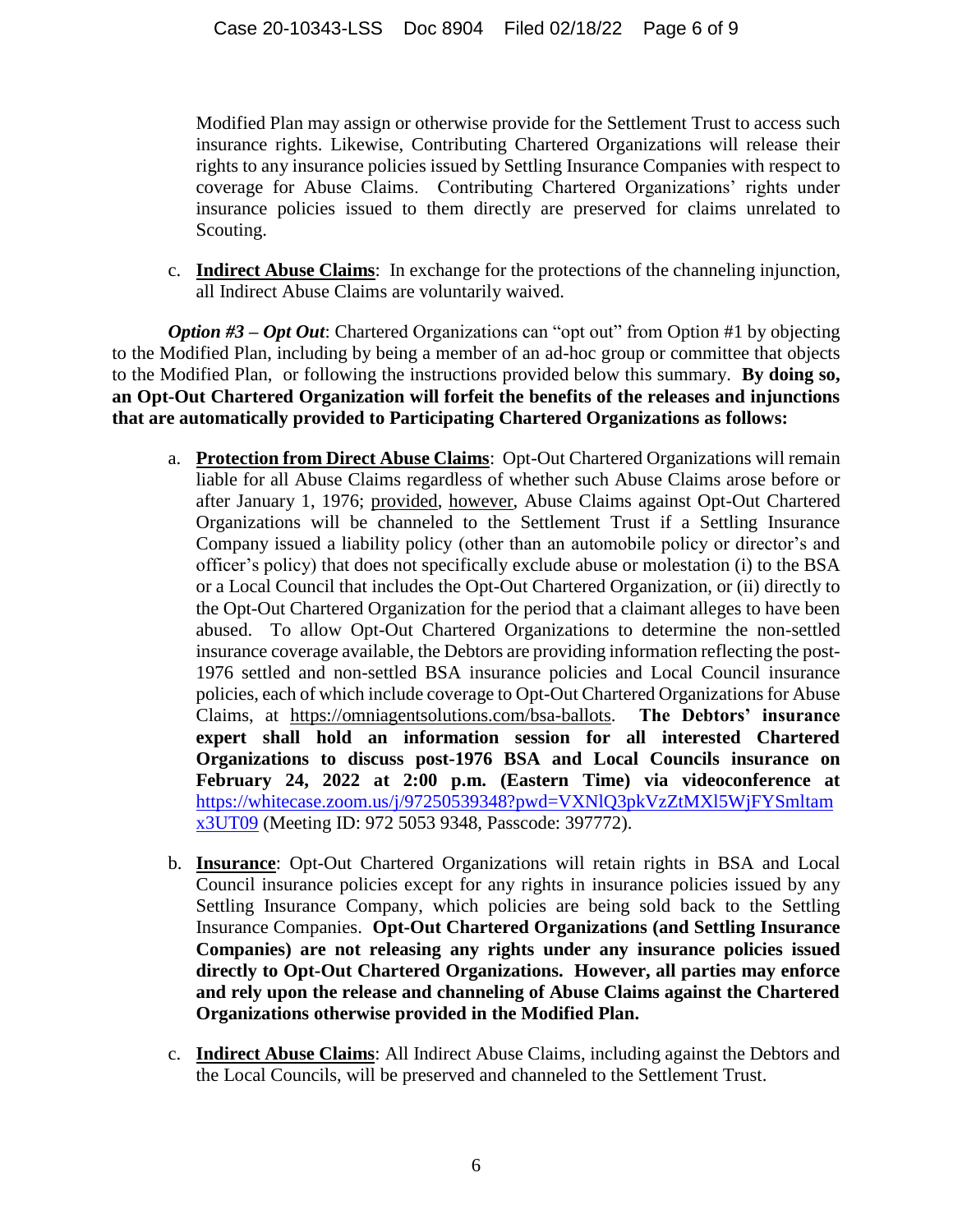For the avoidance of doubt, any abuse survivor that chooses to receive an Expedited Distribution (a one-time payment of \$3,500 from the Settlement Trust) continues to automatically release *all* Chartered Organizations with respect to that Abuse Claim under the Modified Plan, regardless of which option a Chartered Organization chooses under the Modified Plan. And Chartered Organizations will also still receive the benefit of this release even if they elect to "opt out" of being a "Participating Chartered Organization."

**If you would like to be treated as a Participating Chartered Organization/Limited Protected Party under the Modified Plan, you do not need to take any action. Option #1 (Participating Chartered Organization/Limited Protected Party status) is the default option under the Plan.**

**If you would like to be treated as an Opt-Out Chartered Organization under Option #3, you must (a) complete and return the opt-out election form attached hereto on or before March 7, 2022, or (b) file an objection to the Modified Plan, including by being a member of an ad-hoc group or committee that objects to the Plan, on or before February 25, 2022.** 5

**If you previously submitted an opt-out election form or provided notice in writing to the Debtors that want to opt out of the Plan**, **and you wish to withdraw your prior opt-out election, you must notify the Debtors in writing that you are withdrawing your prior opt-out and would like to be treated as a Limited Protected Party under the Modified Plan. You may select this option on the opt-out election form attached hereto or submit a writing to the Debtors indicating that your Chartered Organization wants to be treated as a Limited Protected Party to the following:**

| If by Email Submission:          | If by standard or overnight mail or personal |
|----------------------------------|----------------------------------------------|
|                                  | delivery:                                    |
| <b>BSACO</b> optout@OmniAgnt.com |                                              |
|                                  | <b>BSA Chartered Organization</b>            |
|                                  | <b>Opt-Out Election Form</b>                 |
|                                  | c/o Omni Agent Solutions                     |
|                                  | 5955 De Soto Avenue, Suite 100               |
|                                  | <b>Woodland Hills, CA 91367</b>              |

**ANY OPT**-**OUT ELECTIONS FOR ANY CHARTERED ORGANIZATION SUBMITTED IN CONNECTION WITH ANY PRIOR VERSION OF THE PLAN WILL REMAIN IN EFFECT UNLESS THE DEBTORS RECEIVE NOTICE IN WRITING THAT A CHARTERED ORGANIZATION WISHES TO WITHDRAW ITS PRIOR OPT-OUT ELECTION ON OR BEFORE THE BEGINNING OF CONFIRMATION HEARING OR THEREAFTER WITH CONSENT OF THE DEBTORS.**

 $\overline{a}$ 

<sup>&</sup>lt;sup>5</sup> Any Chartered Organization that is a debtor in bankruptcy as of the Confirmation Date shall be treated as an Opt-Out Chartered Organization unless it advises Debtors' counsel in writing that it wishes to be a Participating Chartered Organization.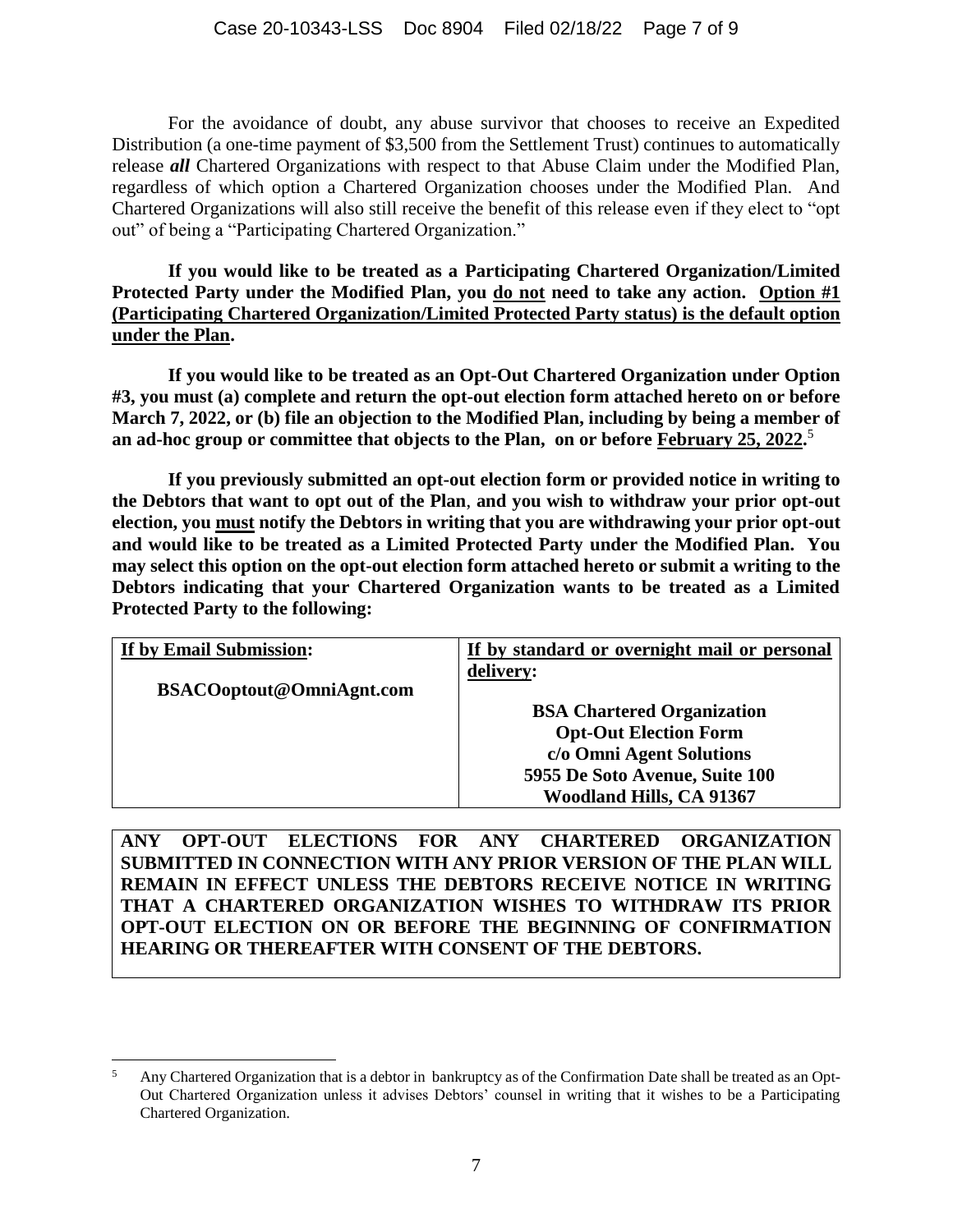#### **OBJECTING TO THE MODIFIED PLAN**

All objections to the Modified Plan must be filed on or before **February 25, 2022**. Copies of the Modified Plan, the Plan Supplement, and other Plan-related documents may be accessed, free of charge, at https://omniagentsolutions.com/BSA. To the extent the Debtors make further revisions, the Debtors will file further redlined copies of such revised documents on the docket in these chapter 11 cases.

The Modified Plan is opposed by certain third parties, including a group of non-settling insurers, who have opposed the Plan on several grounds, including that the Plan was not proposed in good faith by the Debtors or the other supporting parties (*see* D.I. 8793); the objectors believe those objections have not been resolved by the Modified Plan and, in fact, the objectors believe that the modifications made by the Modified Plan exacerbate the problems that they originally identified and raise new confirmation issues. In addition, certain Chartered Organizations (including the Roman Catholic Ad Hoc Committee (*see* D.I. 8796), certain abuse survivors (*see*  D.I. 8674, 8676, 8692, 8708, 8709, 8744, 8745), and the U.S. Trustee (*see* D.I. 8710) oppose confirmation of the Plan. Objecting parties reserve and do not waive their right to object to confirmation of the Modified Plan and the solicitation of votes on such Plan and disclosures with respect to such solicitation. Because the Court has not yet considered or ruled on these objections, confirmation of the Modified Plan cannot be assured.

#### **VOTING ON THE MODIFIED PLAN**

Only those parties that filed an Indirect Abuse Claim (Class 9) had the right to vote on the Plan. In accordance with the *Order (I) Amending and Scheduling Certain Supplemental Dates and Deadlines in Connection with Confirmation of the Debtors' Plan of Reorganization and (II) Approving a Limited Supplemental Voting Deadline for Class 8 Direct Abuse Claims and Class 9 Indirect Abuse Claims* [D.I. 8830], the Bankruptcy Court has set a limited extended voting deadline of **March 7, 2022 at 4:00 p.m. (Eastern Time)** (the "Limited Extended Voting Deadline") for holders of Class 9 Indirect Abuse Claims or their representatives to submit Ballots modifying their votes on the Modified Plan. **IF YOU DO NOT WANT TO CHANGE YOUR PRIOR VOTE ON THE PLAN, YOU DO NOT NEED TO DO ANYTHING AT THIS TIME.** Other than the Limited Extended Voting Deadline, all other Solicitation Procedures approved by the Bankruptcy Court shall remain in effect.

Class 9 holders of Indirect Abuse Claims or their representatives may request a new Ballot from the Solicitation Agent, Omni Agent Solutions, at (a) bsaballots@omniagnt.com, or (b) calling the Debtors' toll-free restructuring hotline at 866-907-2721, or (c) writing to Boy Scouts of America Ballot Processing, c/o Omni Agent Solutions, 5955 De Soto Avenue, Suite 100, Woodland Hills, CA 91367, or (d) submitting an inquiry on the Debtors' restructuring website at https://omniagentsolutions.com/BSA. **For the avoidance of doubt, parties must use the prepopulated Ballot from Omni Agent Solutions containing each claimant's unique ballot ID, name, and claim number in order to submit a Ballot modifying their vote on the Plan.** All materials and instructions regarding submitting a Ballot and Plan materials are available at no charge on Debtors' case website at https://omniagentsolutions.com/bsa-ballots.

Ballots must be delivered to the Solicitation Agent (a) via the electronic Ballot submission platform on the Solicitation Agent's website (the "E-Ballot Platform") by visiting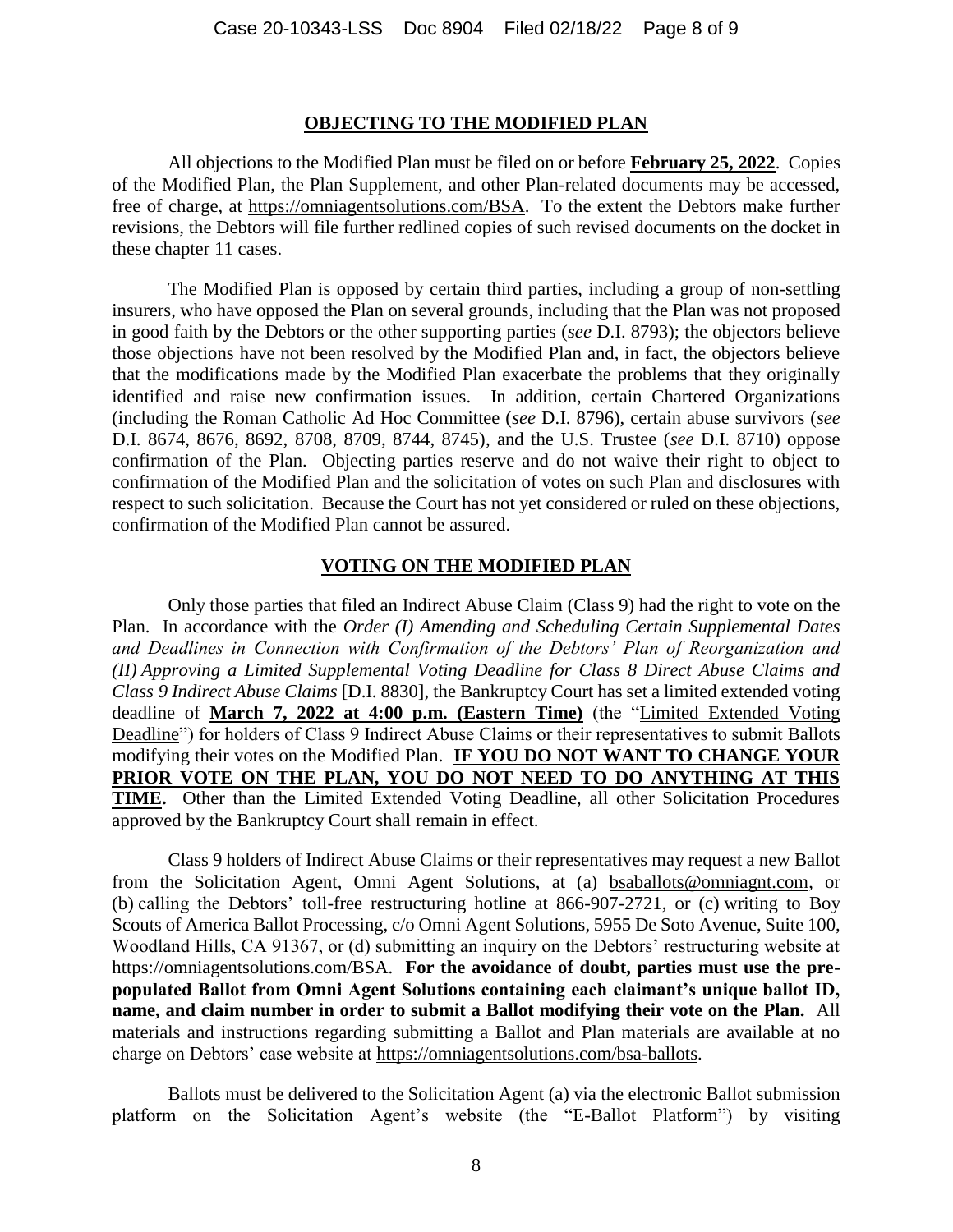https://omniagentsolutions.com/bsa-ballots and following the instructions set forth on the website, or (b) at the address listed below. You are highly encouraged to submit your Ballot via the E-Ballot Platform. If you choose to submit your Ballot via the E-Ballot Platform, you should NOT submit a hard copy Ballot.

| If by E-Ballot Platform:                   | If by standard or overnight mail or personal delivery: |
|--------------------------------------------|--------------------------------------------------------|
| https://omniagentsolutions.com/bsa-ballots | <b>Boy Scouts of America Ballot Processing</b>         |
|                                            | c/o Omni Agent Solutions                               |
|                                            | 5955 De Soto Avenue, Suite 100                         |
|                                            | Woodland Hills, CA 91367                               |

The hearing to consider whether to confirm the Modified Plan will be held on **March 14, 2022 at 10:00 a.m. (Eastern Time)** (the "Confirmation Hearing") before the Honorable Laurie Selber Silverstein at the United States Bankruptcy Court for the District of Delaware. Please be advised that the Confirmation Hearing may be adjourned or continued from time to time by the Bankruptcy Court without further notice other than as indicated in any notice or agenda of matters scheduled for a particular hearing that is filed with the Bankruptcy Court or by being announced in open court. If the Confirmation Hearing is continued, the Debtors will post the new date and time of the Confirmation Hearing at https://omniagentsolutions.com/BSA.

Dated: February 18, 2022

#### WHITE & CASE LLP

Jessica C. Lauria (admitted *pro hac vice*) 1221 Avenue of the Americas New York, New York 10020 Telephone: (212) 819-8200 Email: jessica.lauria@whitecase.com

 $=$  and  $=$ 

#### WHITE & CASE LLP

Michael C. Andolina (admitted *pro hac vice*) Matthew E. Linder (admitted *pro hac vice*) Laura E. Baccash (admitted *pro hac vice*) Blair M. Warner (admitted *pro hac vice*) 111 South Wacker Drive Chicago, Illinois 60606 Telephone: (312) 881-5400 Email: mandolina@whitecase.com mlinder@whitecase.com laura.baccash@whitecase.com blair.warner@whitecase.com

## MORRIS, NICHOLS, ARSHT & TUNNELL LLP

Derek C. Abbott (No. 3376) Andrew R. Remming (No. 5120) Paige N. Topper (No. 6470) 1201 North Market Street, 16th Floor P.O. Box 1347 Wilmington, Delaware 19899-1347 Telephone: (302) 658-9200 Email: dabbott@morrisnichols.com aremming@morrisnichols.com ptopper@morrisnichols.com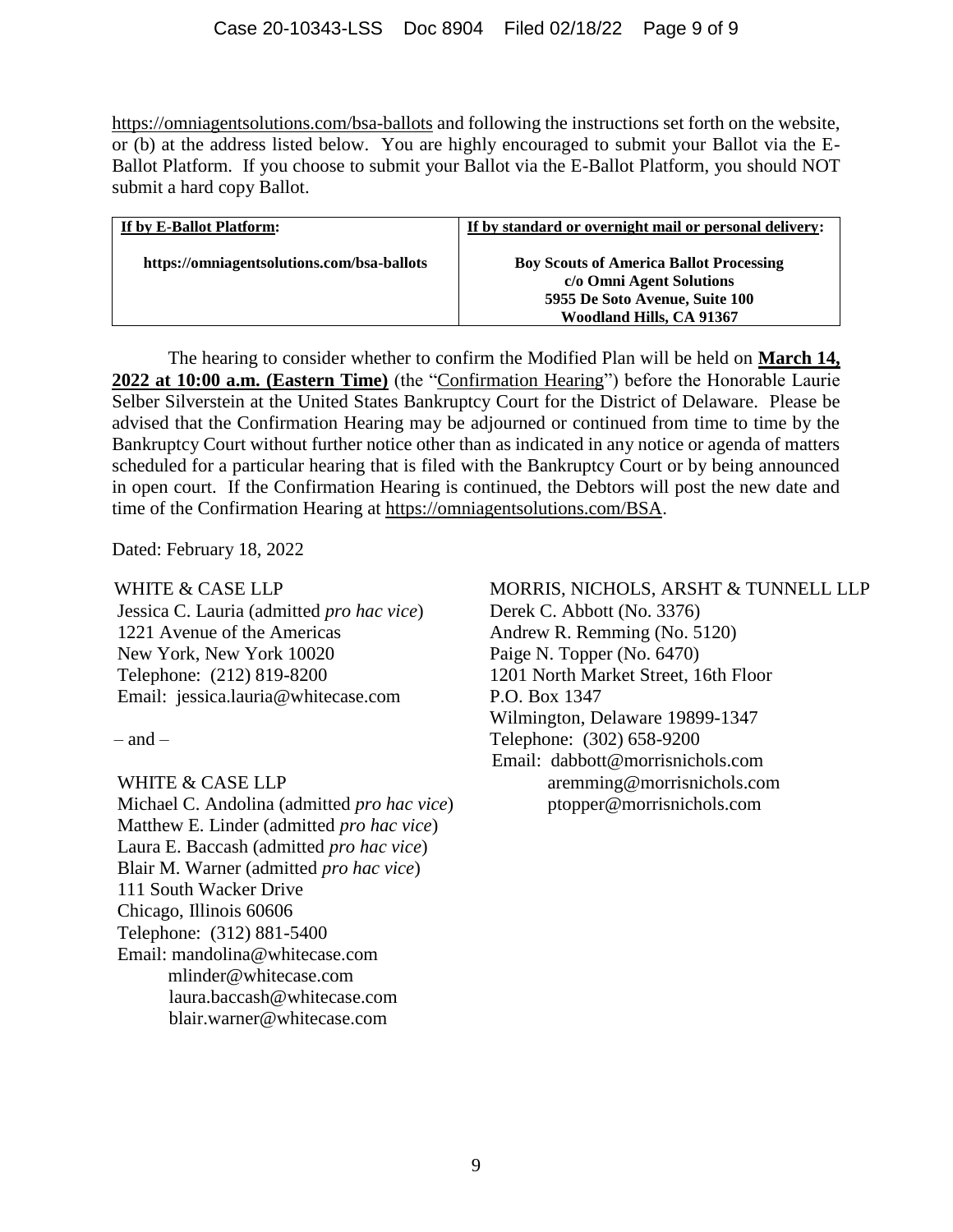# **Exhibit A**

**Changes to "Abuse Claims" and Addition of "Mixed Claims" Defined Terms**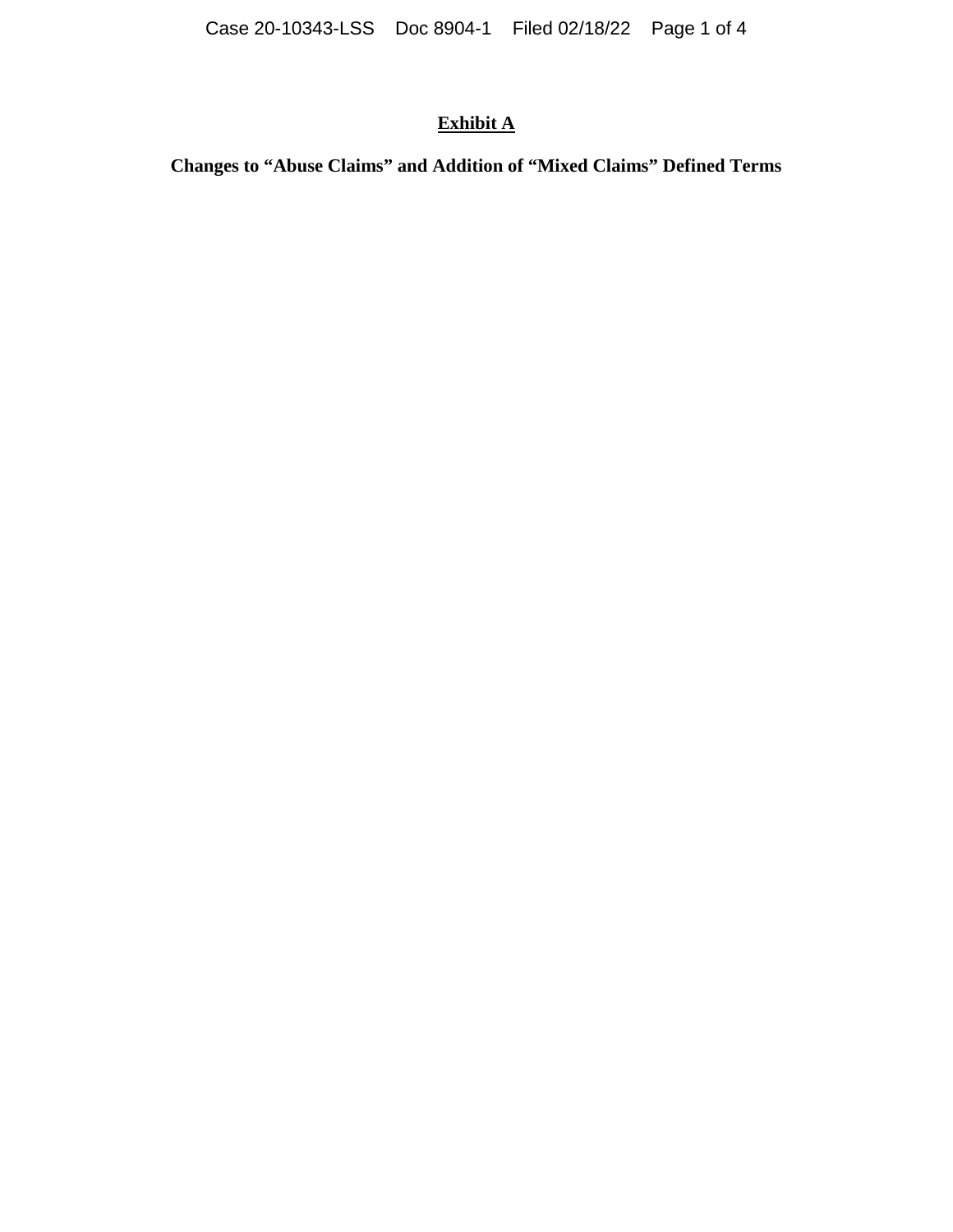"**Abuse Claim**" means a liquidated or unliquidated Claim against a Protected Party (including the Settling Insurance Companies), a Limited Protected Party, or an Opt-Out Chartered Organization or any of their respective Representatives (in their capacities as such) that is attributable to, arises from, is based upon, relates to, or results from, in whole or in part, directly, indirectly, or derivatively, alleged Scouting-related Abuse that occurred prior to the Petition Date, including any such Claim that seeks monetary damages or other relief, under any theory of law or equity whatsoever, including vicarious liability, alter ego, *respondeat superior*, conspiracy, fraud, including fraud in the inducement, any negligence-based or employment-based theory, including negligent hiring, selection, supervision, retention or misrepresentation, any other theory based upon, or directly or indirectly related to any insurance relationship, the provision of insurance or the provision of insurance services to or by any Protected Parties, or misrepresentation, concealment, or unfair practice, breach of fiduciary duty, public or private nuisance, gross negligence, willful misconduct, or any other theory, including any theory based on or related to public policy or any act or failure to act, or failure to warn by a Protected Party, a Limited Protected Party, an Opt-Out Chartered Organization, any of their respective Representatives (in their capacities as such) or any other Person for whom any Protected Party, Limited Protected Party, or Opt-Out Chartered Organization is alleged to be responsible (including any such Claim that has been asserted or may be amended to assert in a proof of claim alleging Abuse, whether or not timely filed, in the Chapter 11 Cases, or any such Claim that has been asserted against the Settlement Trust), including any proportionate or allocable share of liability based thereon. Abuse Claims include any Future Abuse Claims, any Indirect Abuse Claims, any Opt-Out Chartered Organization Abuse Claims,Claim and any other Claim that is attributable to, arises from, is based upon, relates to, or results from, alleged Scouting-related Abuse regardless of whether, as of the Petition Date, such Claim was barred by any applicable statute of limitations. For the avoidance of doubt,  $\theta$  (i) a Claim alleging Abuse shall not be an "Abuse Claim" against a Protected Party, Limited Protected Party, or Opt-Out Chartered Organization or any of their respective Representatives if such Claim is unrelated to Scouting (except as provided in (iii) below, including the portion of any Mixed Claim that is unrelated to Scouting); (ii) a Claim alleging Abuse shall be an "Abuse Claim" against a Protected Party, Limited Protected Party, or Opt-Out Chartered Organization or any of their respective Representatives (in their capacity as such) if such Claim is wholly unrelatedrelated to Scouting; provided, further, that any (including the portion of any Mixed Claim that is related to Scouting); (iii) any portion of a Mixed Claim alleging Abuse involving the Debtors, Reorganized BSA, Non-Debtor Entities, Local Councils, and each of their TCJC, or their respective Representatives, (in their capacities as such) is necessarily Scouting-related and shall be considered an Abuse Claim; and (iv) any Claim against the Debtors, Reorganized BSA, Non-Debtor Entities, Local Councils, or their respective Representatives (in their capacities as such) alleging Abuse is necessarily Scouting-related and shall be considered an Abuse Claim.

"**Mixed Claim**" means a claim that makes allegations of Abuse related to or arising from Scouting as well as Abuse that occurred prior to the Petition Date unrelated to or not arising from Scouting. A claim shall not be treated as a Mixed Claim unless and until Scouting-related Abuse allegations have been asserted through a Proof of Claim, the complaint, sworn discovery or testimony (including by affidavit).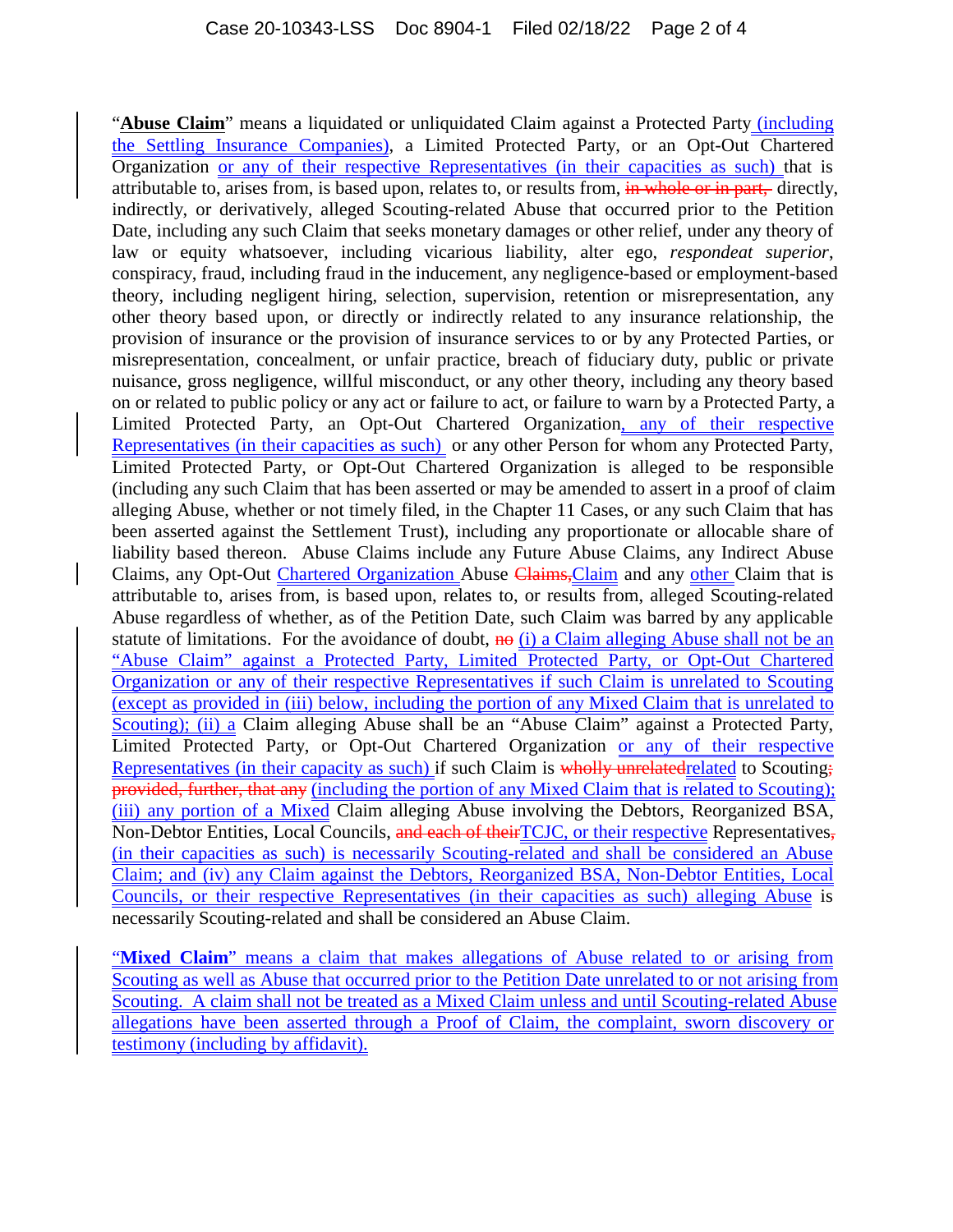### **THIS OPT-OUT ELECTION FORM IS NOT A BALLOT OR A SOLICITATION OF YOUR VOTE TO ACCEPT OR REJECT THE PLAN.**

## **IN THE UNITED STATES BANKRUPTCY COURT FOR THE DISTRICT OF DELAWARE**

In re:

 $\overline{a}$ 

BOY SCOUTS OF AMERICA AND DELAWARE BSA, LLC, $^1$ 

Chapter 11

Case No. 20-10343 (LSS)

Debtors.

(Jointly Administered)

#### **PARTICIPATING CHARTERED ORGANIZATION OPT-OUT ELECTION FORM**

Pursuant to Article V.S.1 of the *Third Modified Fifth Amended Chapter 11 Plan of Reorganization for Boy Scouts of America and Delaware BSA, LLC* [D.I. 8813] (the "Modified Plan"), you are entitled to "opt out" of being treated as a Participating Chartered Organization/Limited Protected Party<sup>2</sup> under the Modified Plan if you (1) object to Confirmation of the Modified Plan pursuant to the procedures set forth in the *Notice of Hearing to Consider Confirmation of Fifth Amended Chapter 11 Plan of Reorganization for Boy Scouts of America and Delaware BSA, LLC* on or before **February 25, 2022** or (2) complete and submit this Opt-Out Election Form on or before **March 7, 2022**. 3

**If you would like to be treated as a Participating/Chartered Organization Limited Protected Party under the Plan, you do not need to take any action and should not complete this form. Limited Protected Party status is the default option under the Plan.**

**ANY OPT**-**OUT ELECTIONS FOR ANY CHARTERED ORGANIZATION SUBMITTED IN CONNECTION WITH ANY PRIOR VERSION OF THE PLAN WILL REMAIN IN EFFECT UNLESS THE DEBTORS RECEIVE NOTICE IN WRITING THAT A CHARTERED ORGANIZATION WISHES TO WITHDRAW ITS PRIOR OPT-OUT ELECTION ON OR BEFORE THE BEGINNING OF CONFIRMATION HEARING OR THEREAFTER WITH CONSENT OF THE DEBTORS.**

<sup>1</sup> The Debtors in these chapter 11 cases, together with the last four digits of each Debtor's federal tax identification number, are as follows: Boy Scouts of America (6300); and Delaware BSA, LLC (4311). The Debtors' mailing address is 1325 West Walnut Hill Lane, Irving, Texas 75038.

<sup>&</sup>lt;sup>2</sup> Capitalized terms used but not defined herein shall have the meanings ascribed to such terms in the Plan.

<sup>&</sup>lt;sup>3</sup> Any Chartered Organization that is a debtor in bankruptcy as of the Confirmation Date shall be treated as an Opt-Out Chartered Organization unless it advises Debtors' counsel in writing that it wishes to be a Participating Chartered Organization.